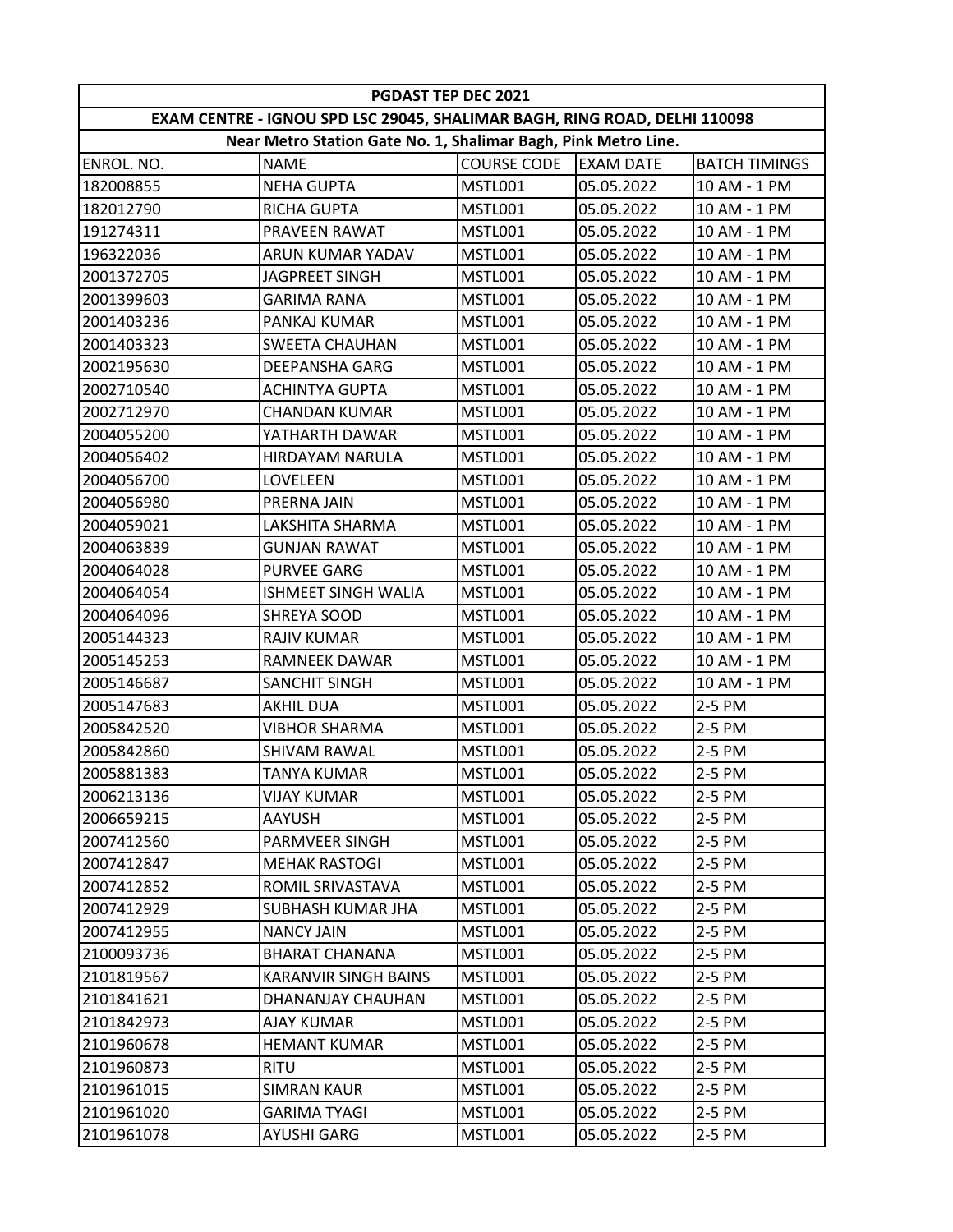| <b>PGDAST TEP DEC 2021</b>                                                |                             |                |            |              |  |  |  |  |
|---------------------------------------------------------------------------|-----------------------------|----------------|------------|--------------|--|--|--|--|
| EXAM CENTRE - IGNOU SPD LSC 29045, SHALIMAR BAGH, RING ROAD, DELHI 110098 |                             |                |            |              |  |  |  |  |
| Near Metro Station Gate No. 1, Shalimar Bagh, Pink Metro Line.            |                             |                |            |              |  |  |  |  |
| 2101961083                                                                | <b>NIPUN BHALLA</b>         | <b>MSTL001</b> | 05.05.2022 | 2-5 PM       |  |  |  |  |
| 2101961186                                                                | <b>HIMANSHU</b>             | MSTL001        | 05.05.2022 | 2-5 PM       |  |  |  |  |
| 2101961191                                                                | RAHUL SUNDRIYAL             | MSTL001        | 05.05.2022 | 2-5 PM       |  |  |  |  |
| 2101961360                                                                | <b>NITIN GUPTA</b>          | <b>MSTL001</b> | 05.05.2022 | 2-5 PM       |  |  |  |  |
| 182008855                                                                 | <b>NEHA GUPTA</b>           | MSTL002        | 06.05.2022 | 10 AM - 1 PM |  |  |  |  |
| 182012790                                                                 | <b>RICHA GUPTA</b>          | MSTL002        | 06.05.2022 | 10 AM - 1 PM |  |  |  |  |
| 191274311                                                                 | <b>PRAVEEN RAWAT</b>        | MSTL002        | 06.05.2022 | 10 AM - 1 PM |  |  |  |  |
| 196322036                                                                 | ARUN KUMAR YADAV            | MSTL002        | 06.05.2022 | 10 AM - 1 PM |  |  |  |  |
| 2001372705                                                                | <b>JAGPREET SINGH</b>       | MSTL002        | 06.05.2022 | 10 AM - 1 PM |  |  |  |  |
| 2001399603                                                                | GARIMA RANA                 | MSTL002        | 06.05.2022 | 10 AM - 1 PM |  |  |  |  |
| 2001403236                                                                | PANKAJ KUMAR                | MSTL002        | 06.05.2022 | 10 AM - 1 PM |  |  |  |  |
| 2001403323                                                                | <b>SWEETA CHAUHAN</b>       | MSTL002        | 06.05.2022 | 10 AM - 1 PM |  |  |  |  |
| 2002195630                                                                | DEEPANSHA GARG              | MSTL002        | 06.05.2022 | 10 AM - 1 PM |  |  |  |  |
| 2002710540                                                                | <b>ACHINTYA GUPTA</b>       | MSTL002        | 06.05.2022 | 10 AM - 1 PM |  |  |  |  |
| 2002712760                                                                | <b>KOMMIREDDY MAHESH</b>    | MSTL002        | 06.05.2022 | 10 AM - 1 PM |  |  |  |  |
| 2002712970                                                                | <b>CHANDAN KUMAR</b>        | MSTL002        | 06.05.2022 | 10 AM - 1 PM |  |  |  |  |
| 2004055200                                                                | YATHARTH DAWAR              | MSTL002        | 06.05.2022 | 10 AM - 1 PM |  |  |  |  |
| 2004056700                                                                | LOVELEEN                    | MSTL002        | 06.05.2022 | 10 AM - 1 PM |  |  |  |  |
| 2004056980                                                                | <b>PRERNA JAIN</b>          | MSTL002        | 06.05.2022 | 10 AM - 1 PM |  |  |  |  |
| 2004059021                                                                | LAKSHITA SHARMA             | MSTL002        | 06.05.2022 | 10 AM - 1 PM |  |  |  |  |
| 2004063839                                                                | <b>GUNJAN RAWAT</b>         | MSTL002        | 06.05.2022 | 10 AM - 1 PM |  |  |  |  |
| 2004064028                                                                | <b>PURVEE GARG</b>          | MSTL002        | 06.05.2022 | 10 AM - 1 PM |  |  |  |  |
| 2004064054                                                                | <b>ISHMEET SINGH WALIA</b>  | MSTL002        | 06.05.2022 | 10 AM - 1 PM |  |  |  |  |
| 2004064096                                                                | SHREYA SOOD                 | MSTL002        | 06.05.2022 | 10 AM - 1 PM |  |  |  |  |
| 2005144323                                                                | <b>RAJIV KUMAR</b>          | MSTL002        | 06.05.2022 | 10 AM - 1 PM |  |  |  |  |
| 2005145253                                                                | <b>RAMNEEK DAWAR</b>        | MSTL002        | 06.05.2022 | 10 AM - 1 PM |  |  |  |  |
| 2005146687                                                                | <b>SANCHIT SINGH</b>        | MSTL002        | 06.05.2022 | 10 AM - 1 PM |  |  |  |  |
| 2005147683                                                                | <b>AKHIL DUA</b>            | MSTL002        | 06.05.2022 | 2-5 PM       |  |  |  |  |
| 2005842520                                                                | <b>VIBHOR SHARMA</b>        | MSTL002        | 06.05.2022 | 2-5 PM       |  |  |  |  |
| 2005842860                                                                | <b>SHIVAM RAWAL</b>         | MSTL002        | 06.05.2022 | 2-5 PM       |  |  |  |  |
| 2005881383                                                                | TANYA KUMAR                 | MSTL002        | 06.05.2022 | 2-5 PM       |  |  |  |  |
| 2006213136                                                                | VIJAY KUMAR                 | MSTL002        | 06.05.2022 | 2-5 PM       |  |  |  |  |
| 2006659215                                                                | AAYUSH                      | MSTL002        | 06.05.2022 | 2-5 PM       |  |  |  |  |
| 2007412560                                                                | <b>PARMVEER SINGH</b>       | MSTL002        | 06.05.2022 | 2-5 PM       |  |  |  |  |
| 2007412847                                                                | <b>MEHAK RASTOGI</b>        | MSTL002        | 06.05.2022 | 2-5 PM       |  |  |  |  |
| 2007412852                                                                | ROMIL SRIVASTAVA            | MSTL002        | 06.05.2022 | 2-5 PM       |  |  |  |  |
| 2007412929                                                                | <b>SUBHASH KUMAR JHA</b>    | MSTL002        | 06.05.2022 | 2-5 PM       |  |  |  |  |
| 2007412955                                                                | <b>NANCY JAIN</b>           | MSTL002        | 06.05.2022 | 2-5 PM       |  |  |  |  |
| 2100093736                                                                | <b>BHARAT CHANANA</b>       | MSTL002        | 06.05.2022 | 2-5 PM       |  |  |  |  |
| 2101819567                                                                | <b>KARANVIR SINGH BAINS</b> | MSTL002        | 06.05.2022 | 2-5 PM       |  |  |  |  |
| 2101841621                                                                | DHANANJAY CHAUHAN           | MSTL002        | 06.05.2022 | 2-5 PM       |  |  |  |  |
| 2101842973                                                                | <b>AJAY KUMAR</b>           | MSTL002        | 06.05.2022 | 2-5 PM       |  |  |  |  |
| 2101960678                                                                | <b>HEMANT KUMAR</b>         | MSTL002        | 06.05.2022 | 2-5 PM       |  |  |  |  |
| 2101960873                                                                | <b>RITU</b>                 | MSTL002        | 06.05.2022 | 2-5 PM       |  |  |  |  |